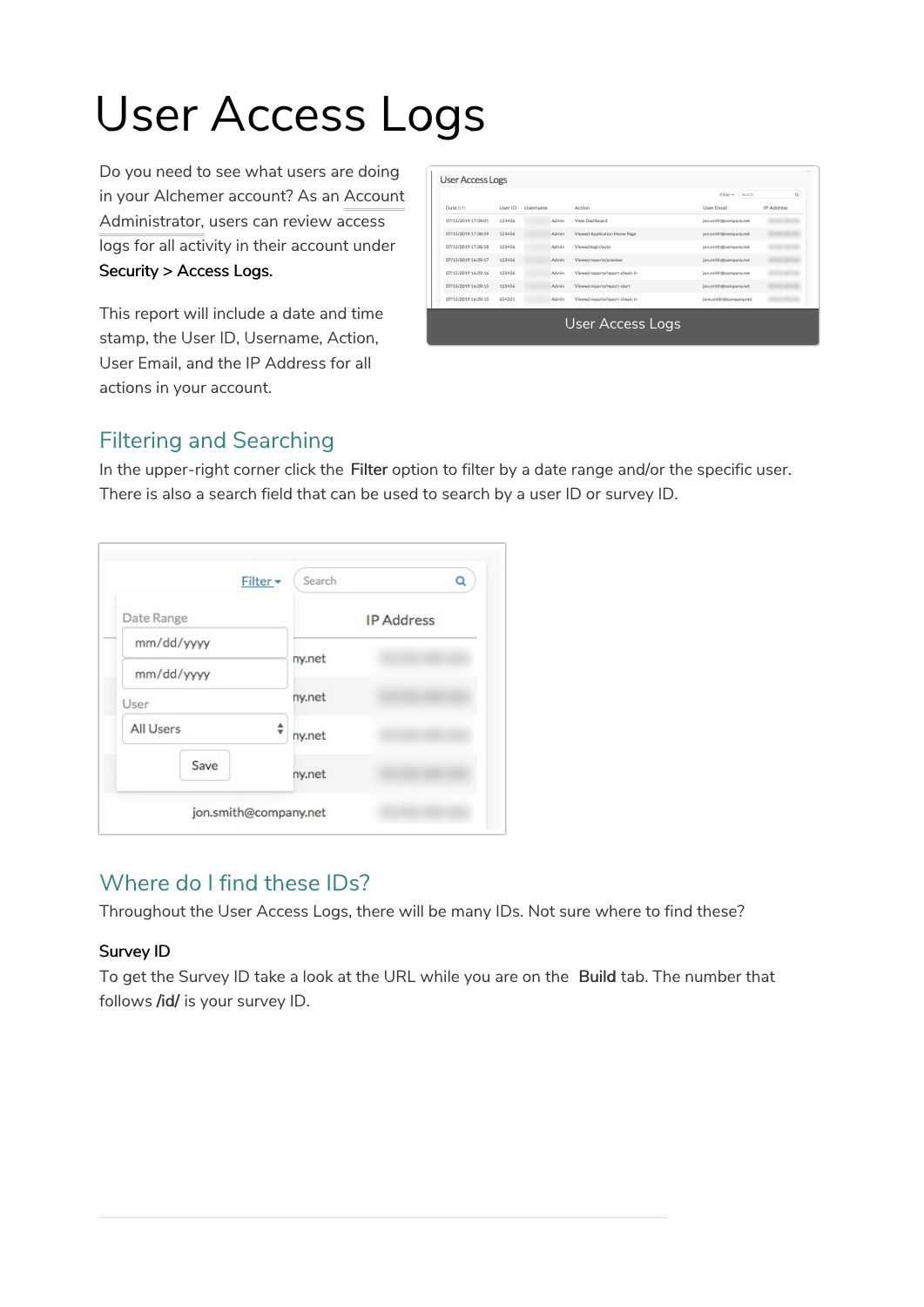| $\rightarrow$ C |  |              | https://app.                    |             | com/builder/build/id 1234567 |                  |                |
|-----------------|--|--------------|---------------------------------|-------------|------------------------------|------------------|----------------|
|                 |  |              |                                 |             |                              |                  |                |
|                 |  |              | <b>谷 &gt; Customer Feedback</b> |             |                              |                  |                |
|                 |  | <b>BUILD</b> | <b>STYLE</b>                    | <b>TEST</b> | <b>SHARE</b>                 | <b>RESULTS +</b> | <b>TOOLS -</b> |

#### Question & Page IDs

Question and Page IDs are available on the Build tab.

- 1. Click the link to View Settings.
- 2. Select Page IDs and Question IDs then Apply.



The Page IDs and Question IDs will display throughout the survey.

|                                      | 1. How satisfied are you with our products and services? |         |           |
|--------------------------------------|----------------------------------------------------------|---------|-----------|
| <b>Very Dissatisfied</b>             | <b>Dissatisfied</b>                                      | Neutral | Satisfied |
|                                      |                                                          |         |           |
| ID: 2<br>Type: Rating (Likert Scale) |                                                          |         |           |
|                                      |                                                          |         |           |

#### User IDs

User IDs can be found by accessing Account > User Management > Users. Once there, click on the Export Users List link at the bottom of the page. The resulting spreadsheet will contain a UserID column.